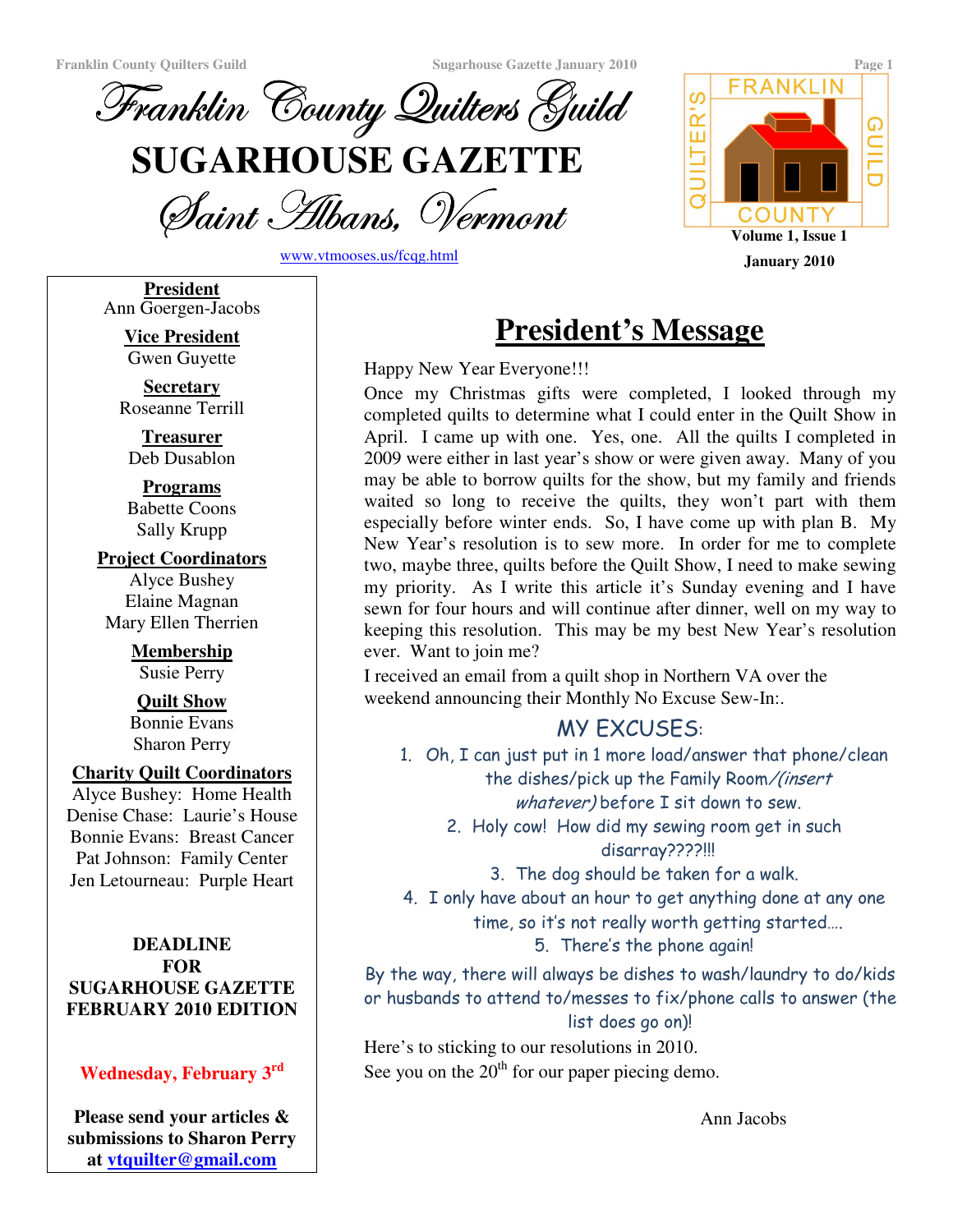## **FRANKLIN COUNTY QUILTERS GUILD**

Minutes of December 16, 2009

**Present:** Total 42; no new members or guests. **Proceedings:**

*Meeting called to order* at 6:10 p.m. by President, Ann Jacobs.

*Secretary's Report:* Minutes from November motion to accept, Giselle Nolan; seconded by Denise Chase.

*Treasurer's Report***:** Motion to accept, Marjorie Taylor; seconded by Mary Ellen Therrien.

## *Old Business:*

- 2010 Quilt Show (Sharon Perry):
	- o Quilts needed for the quilt show.
	- o Still need volunteers for various key positions. Sharon went over the position & gave brief job description. Signup sheet going around the room.
	- oRaffle tickets handed out by Gayle Darling. Tickets not picked up at the meeting will be mailed out.
	- o Quilt show meeting dates:
		- January 11, 6:30 pm, NMC Conf Room #3.
	- February 8, 6:30 pm, NMC Large Conf Room.
	- o Peggy Burbank & Nancy Orcutt are looking for items for the Silent Auction.
- Newsletter. Sharon donated a basket full of goodies as a prize to go to the individual who provided the winning name. Ballots were handed out and everyone voted on a name for the newsletter. The winner is...Sugarhouse Gazette – Sharon Perry. Sharon elected to draw a name from the other members who also provided potential names to win the basket. And the winner is…Lorraine Pike.
- Charity Quilts
	- o Ann Jacobs asked that each charity quilt head put aside a few quilts for the quilt show.
	- o Habitat for Humanity. Reminder for members who signed out packets to turn in their completed quilt blocks.
- Membership list/directory was handed out. Numerous corrections submitted.

## *New Business:*

- 2011 Raffle Quilt. Peggy Burbank passed out ballots for guild members to vote on one of three options. Majority vote went to the "Pinwheels In My Garden" quilt.

*Block of the Month:* Instructions and swatches for next month's blocks were on tables.

*Monthly Drawings*

- Door prize went to ???.
- BOM drawing won by Patricia Johnson
- Charity quilt drawing went to Joanne Sweet.
- UFO drawing Roseanne Terrill.

## *Show & Tell*

*Programs*: Yankee Swap

## *Other Business*

- Next meeting, January  $20^{th}$ ; scheduled event paper piecing demo after quilt show planning.
- Meeting adjourned at 8:10 p.m.
- Minutes submitted by Secretary, Roseanne Terrill.

# **QUILTS OF VALOR**



# **VERMONT CHAPTER**

Please join us for a QOV QUILT-A-THON! Bring your QOV project, or anything you may need/want to work on, UFOs, or just stop by and say hi!

**WHEN:** 1st Saturday of EVERY month from 9:00 am—2:00 pm

**WHERE:** Forever Bloom Quilt Shop & More 71 North Main Street

St. Albans, VT 05478

**CONTACTS:** Roseanne Terrill, 802-524-7603 Gail Darling, 802-827-3159

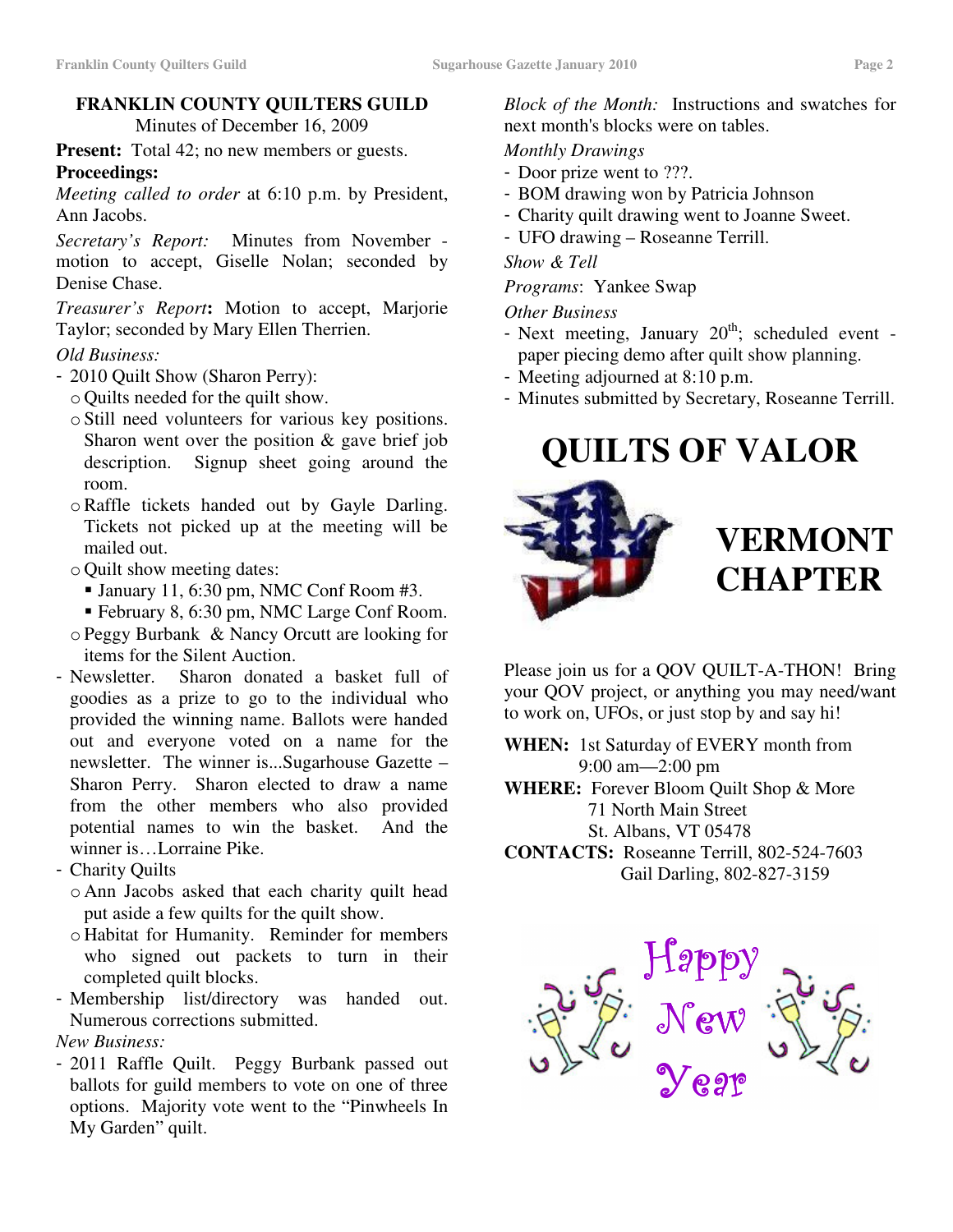### **FABRIC NEEDED FOR 2011 RAFFLE QUILT**

Peg Burbank is looking for fabric donations for the 2011 Raffle Quilt. For the January meeting, please bring 2 ½ to 3-inch strips **or** fat quarters of tone-ontone fabrics in any color. If you have any questions, please email Peg at peggy.burbank@uvm.edu.

#### **QUILT SHOW PLANNING IN FULL SWING**

Can you believe it?...our  $12<sup>th</sup>$  annual quilt show is only 3 months away. The dates for this year's show are April  $10^{th}$  &  $11^{th}$ , the second weekend in April. Easter falls on the first weekend in 2010, so the guild voted two years ago to move the quilt show to the second weekend. The quilt show committee is meeting regularly to finalize the necessary planning. The January meeting will focus on planning efforts for the quilt show and help needed from all guild members. The following items are a quick rundown of all the ways each member can help.

### *QUILTS! QUILTS! QUILTS! IT'S ALL ABOUT THE QUILTS!!!*

As always, WE NEED QUILTS!!! There is a copy of the registration form included in this edition of the Sugarhouse Gazette. Please decide which quilts you want to enter in the show early (we hope everyone will enter at least one quilt), fill out the form, include a picture, and return the completed form to Shireen Melton at a guild meeting. If you prefer, take a digital photo of your quilt and email it to Shireen. Or you can always bring your quilt to the guild meeting, and Sharon Perry would be happy to take a picture of the quilt. She'll also make sure Shireen gets a copy for the registration book.

#### *REMEMBER "I SPY QUILTS ON MAIN STREET?"*

Gail Darling would like those displays to become an annual event for the guild's yearly quilt show. Will you help Gail by adopting a business or two? All you will need to do is deliver a quilt(s) to "your business" and return after the show to pick it up. It really is that easy! What do you say? Will you help Gail place quilts in every business in St. Albans and provide great local exposure and advertising for the quilt show? See Gail Darling at the meeting January 20th to sign up.

#### *DONATIONS NEEDED FOR SILENT AUCTION*

Nancy Orcutt and Peg Burbank, the Silent Auction coordinators, need more donations for the Silent Auction table. Quilt kits and coordinated packs of fat quarters have been big winners at the auction in previous years. Table-runners and placemats with coordinating napkins are popular choices for show attendees who are not quilters. Finally, holiday or pet (cats & dogs) themed items bring in large bids. Nancy and Peg need any donations by the March meeting so they have time to take pictures and prepare the necessary paperwork for all the items.

#### *DEMOS...*

Lorraine Pike is in charge of organizing the demonstrations again this year. She is looking for guild members who have a new or neat or easy pattern, technique, tip or quilt idea to share with show attendees. Do you have a pattern for table-runners that's quick and easy? Or do you have a new technique which turns a difficult task into a fast and easy task? Or a pattern which attendees would enjoy such as the quilted coasters demonstrated in November? If so, please see Lorraine at the guild meeting, or call her at 849-6683, or email her at lipike@wildblue.net.

#### *… AND DOOR PRIZES*

Lorraine Pike is also in charge of gathering together donations for the door prize basket. If you have anything to contribute such as teas, coffees, candles, lotions, fabric, cards, stationery, soaps, candy, syrup etc…think special, think spa, think luxurious, think decadent! Bring your donations to the January or February meeting and give them to Lorraine so she can make an awesome basket for the door prize.

#### *CHARITY QUILTS*

At the December meeting, Ann Jacobs put the call out for quilts for the show's charity quilt display. This notice just serves as a reminder of her request.

#### *AWARDS/RIBBONS*

Mariette Shepard is in charge of organizing the awards and ribbons. She will need members to help her make the ribbons before the quilt show. Mariette will have more information at the January meeting. If you can help in the ribbon-making effort, please let her know.

#### *BASKET OF FAT QUARTERS*

As always, the third prize for the raffle will be a big basket of fat quarters. Please consider donating a few 100%, good quality cotton fat quarters for the FQ basket. Give your FQs to Sharon Perry at the guild meeting.

#### *VOLUNTEERS*

Bonnie Evans is once again in charge of volunteers. Making the show a success depends on all guild members volunteering to help out on the weekend of the show. There are lots of jobs for everyone with a typical shift only about 2-3 hours. If you plan now, surely you can fit a few hours at the show into your schedule. Bonnie will start asking for volunteers at the January meeting so bring your personal calendars along so you'll know when you'll be able to help out.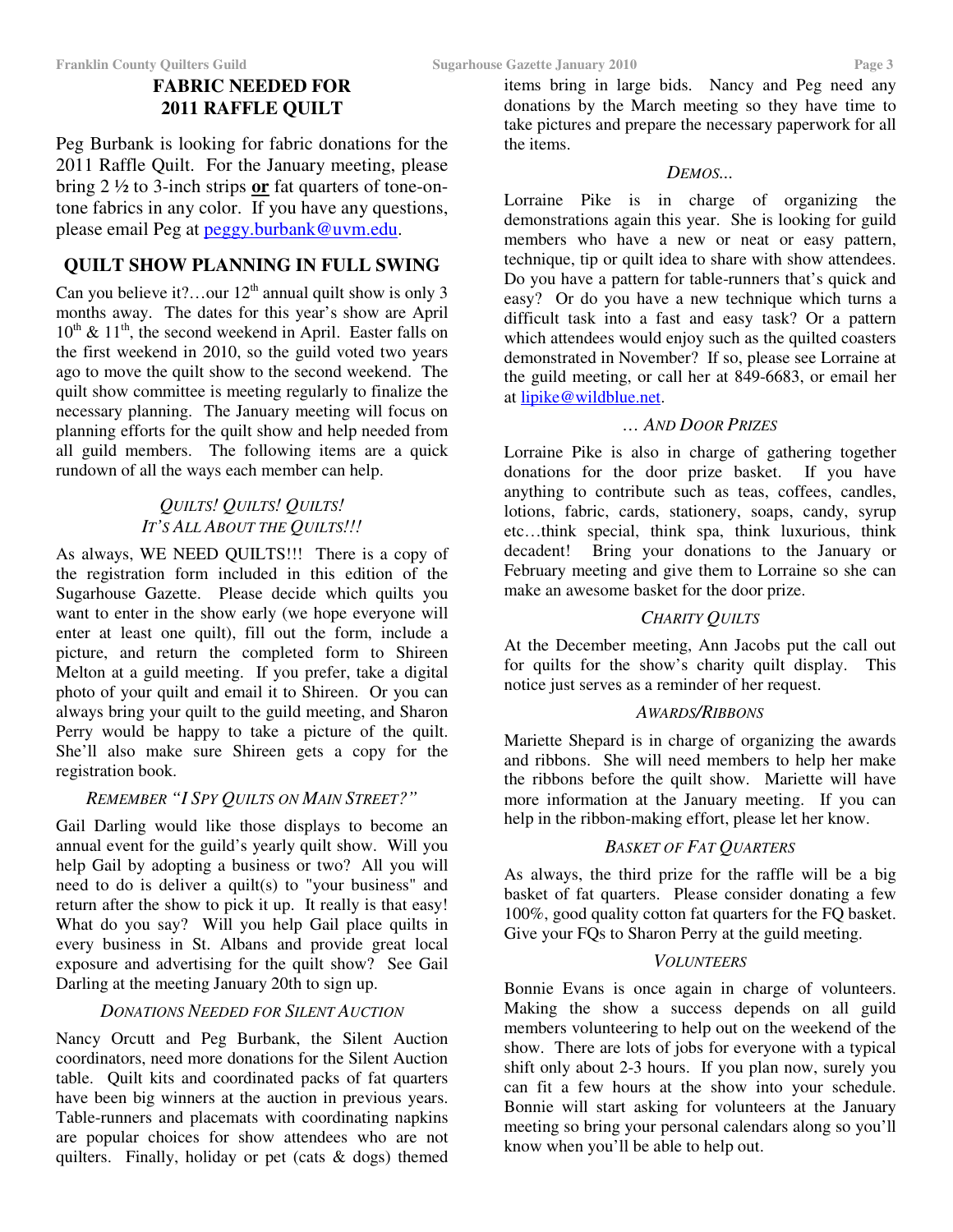## FRANKLIN COUNTY QUILTERS GUILD 12<sup>th</sup> Annual Quilt Show St. Albans City Hall

April 10<sup>th</sup> & 11<sup>th</sup>, 2010

The Franklin County Quilters Guild is holding its 12th Annual Quilt Show, April 10th & 11th, 2010, at the City Hall in St. Albans, Vermont.

Registration deadline is Monday, March  $8^{\text{th}}$ , 2010. Please complete the enclosed form, which should be signed, dated and returned to the Quilt Registration Chair as indicated on the registration form. Please submit a photograph of each of your quilts with your entry forms. (This is for planning purposes and can be of the finished quilt, just the top, or even a layout of the top before completion.) Upon registration, you will be provided with a registration number for each quilt to help with drop off.

Bring your <u>pre-registered</u> quilts to the St. Albans City Hall on Friday, April 9<sup>th</sup>, between the hours of 3:00 p.m. and 6:00 p.m. Please bring each quilt in a clear plastic bag and bring your quilt registration number(s) with you when you <u>come to drop off your quilts.</u> Your quilts will be available to pick up at the St. Albans City Hall between 4:00 p.m. and 5:00 p.m. on Sunday, April  $11^{\text{th}}$  and should be collected no later than 5:00 p.m.

Thank you for your participation in the Quilt Show.

Shireen Melton, Quilt Show Registration & Layout

#### Additional Information:

- $\checkmark$ This is not a juried show. Anyone who is a member of the quild can enter and display a quilt which they participated in making.
- $\checkmark$  A "Crib or Lap Quilt" is smaller than twin size, and is intended for functional use. A "Bed Quilt" can be between twin size and king size and is intended for functional use. A "Wall Quilt" may be of any size, but is not intended for functional use on a bed. A "Miniature Quilt" utilizes a reduced scale, miniature piecing, or miniature appliqué techniques.
- $\checkmark$  Based on information provided on the registration form and picture, the Quilt Registration Chair reserves the right to place the entry into a more appropriate category.
- $\checkmark$  Sources of design section should reference any books, patterns or kits you used, or classes taken (give credit to the designer). Feel free to provide additional information about your quilt, its recipient, its story, that can be used for narrative in the video.
- $\checkmark$  Your entry does not have to be rectangular, but does need to have a means by which to hang it for display from a straight metal rod. If you are submitting a quilt that has anything other than a straight top edge and a sleeve for hanging, you must provide another means to display that quilt so that it will hang.
- $\checkmark$  Please look over your entries closely before dropping them off for display. Please check carefully for stray needles and pins. Also watch for loose or hanging threads, animal fur, and stains, as these can detract from the beauty of your work.
- $\checkmark$  Temporary hanging sleeves look and work best and help avoid damage to the quilt when they are basted on, rather than pinned.
- $\checkmark$  You may offer a displayed quilt for sale, however the purchaser may not remove it from the show until the show has ended.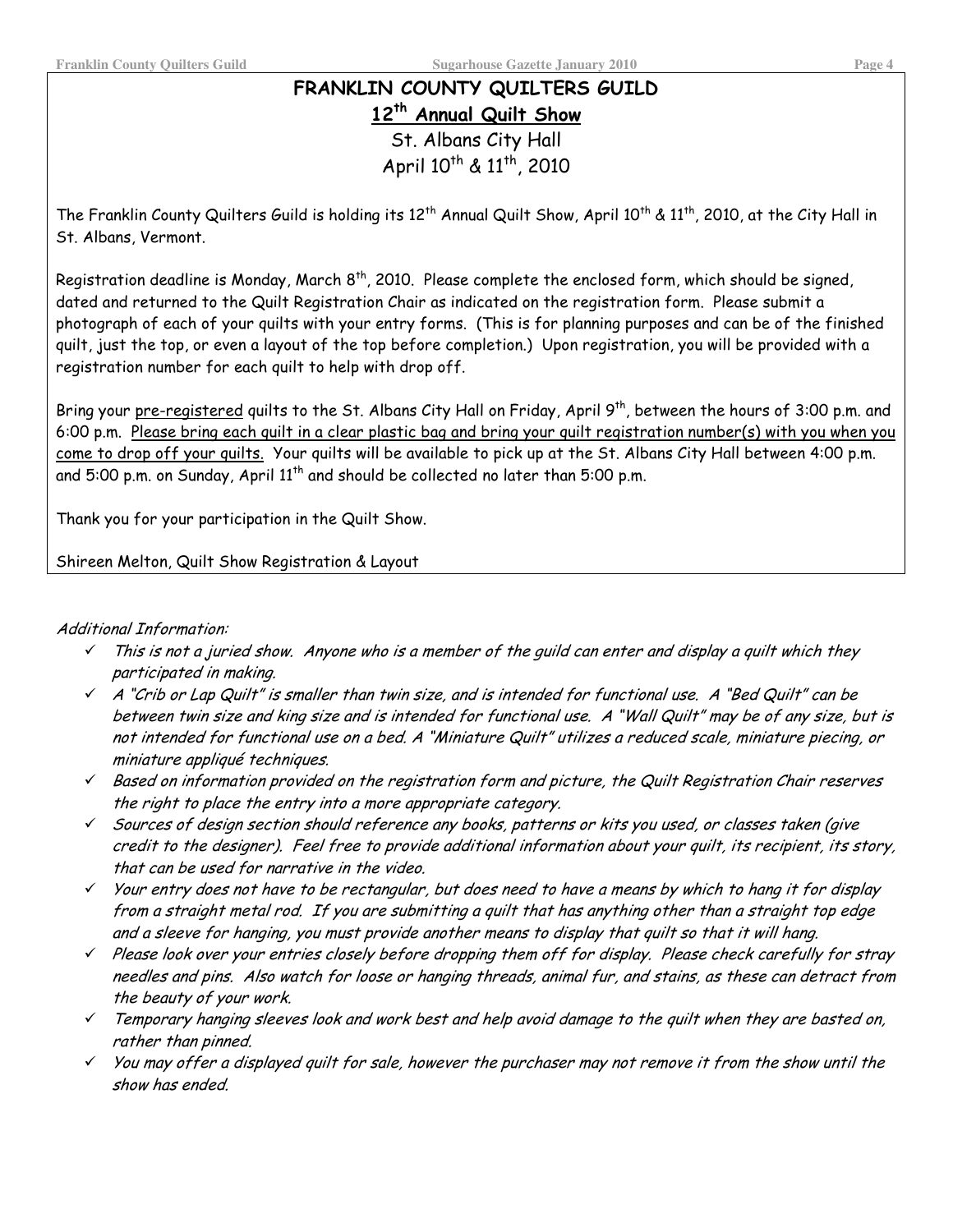## 12<sup>th</sup> Annual Quilt Show Franklin County Quilters Guild <u>Quilt Registration Forn</u>

(Registration Deadline: Monday, March 8<sup>th</sup>, 2010)

| Category: (Check one only)                                                                                                                                                         |  |                                                                                                                                                                                                                        |               |
|------------------------------------------------------------------------------------------------------------------------------------------------------------------------------------|--|------------------------------------------------------------------------------------------------------------------------------------------------------------------------------------------------------------------------|---------------|
| (C) Crib or Lap Quilt (B) Bed Quilt (W) Wall Quilt                                                                                                                                 |  |                                                                                                                                                                                                                        | (M) Miniature |
| Hanging dimensions of entry in inches: ___________(width) by _________(length)                                                                                                     |  |                                                                                                                                                                                                                        |               |
| **Note: Lap, Bed and Wall Quilts must have a 5" sleeve for hanging. Miniatures less than 20" wide may omit a hanging<br>sleeve.                                                    |  |                                                                                                                                                                                                                        |               |
| Check all that apply:                                                                                                                                                              |  |                                                                                                                                                                                                                        |               |
| Hand pieced<br>appliquéd                                                                                                                                                           |  |                                                                                                                                                                                                                        | Machine       |
| Hand quilted                                                                                                                                                                       |  | Machine quilted Machine quilted Professionally machine quilted                                                                                                                                                         |               |
|                                                                                                                                                                                    |  |                                                                                                                                                                                                                        |               |
|                                                                                                                                                                                    |  |                                                                                                                                                                                                                        |               |
|                                                                                                                                                                                    |  |                                                                                                                                                                                                                        |               |
|                                                                                                                                                                                    |  |                                                                                                                                                                                                                        |               |
| Franklin County Quilters Guild and St. Albans City are not responsible for damage or loss of quilts exhibited. I accept<br>full responsibility for any and all insurance coverage. |  |                                                                                                                                                                                                                        |               |
|                                                                                                                                                                                    |  |                                                                                                                                                                                                                        |               |
|                                                                                                                                                                                    |  | Submit completed form and photo via e-mail to: quiltsanity@yahoo.com or by mail to:                                                                                                                                    |               |
|                                                                                                                                                                                    |  | Shireen Melton, Quilt Registration, 6 Stoney Acre Dr., St. Albans VT 05478<br>Any questions, email Shireen at <i>guiltsanity@yahoo.com</i> or call 524-2407<br>(email is preferred due to work and family obligations) |               |